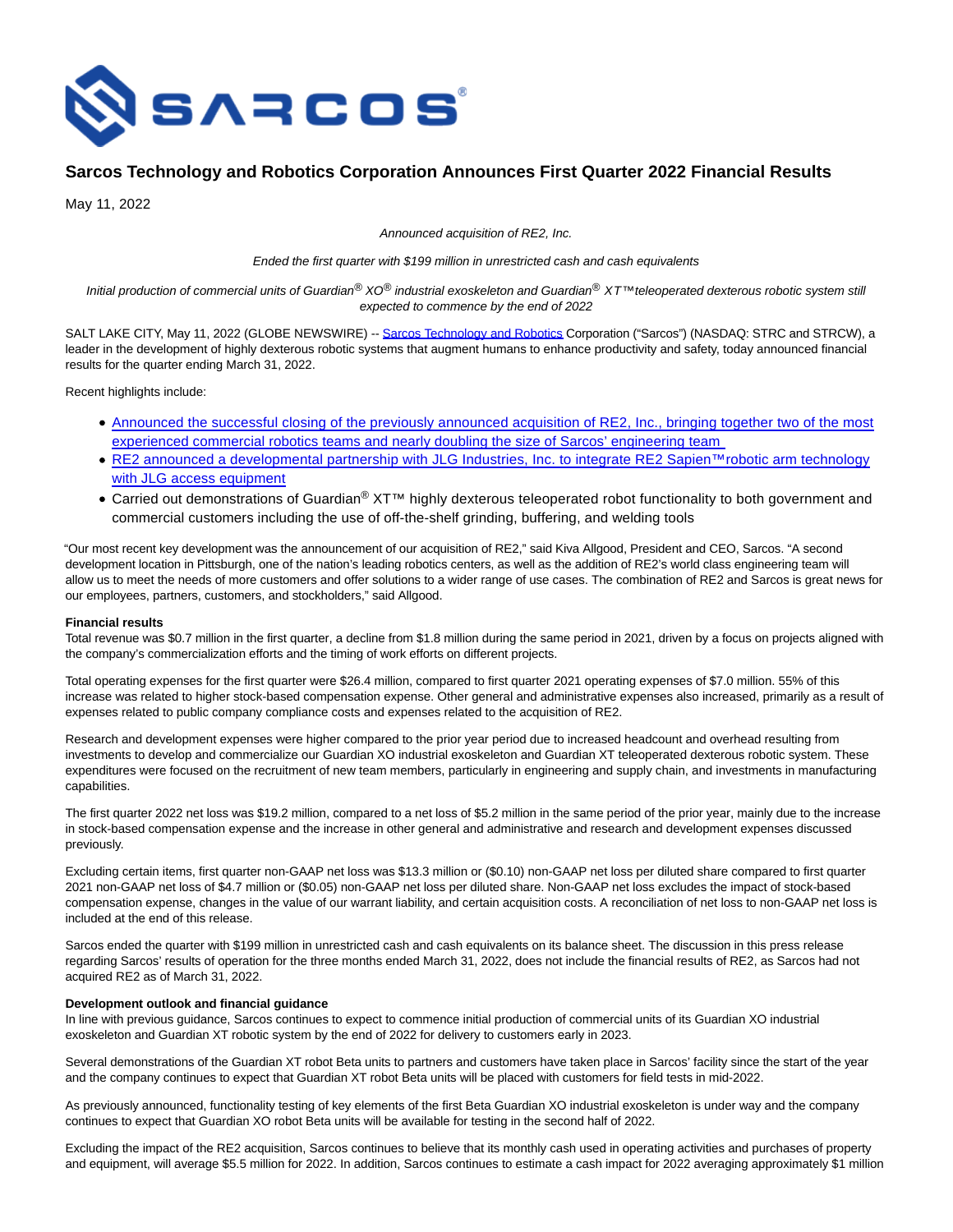a month from the acquisition of common stock for tax withholding obligations which Sarcos does not currently expect to continue in 2023. As a result, Sarcos believes it will have a total estimated monthly average use of cash, or cash burn, of approximately \$6.5 million in 2022 (excluding the impact of the RE2 acquisition).

Due to uncertainty around availability and lead-times, Sarcos has decided to begin sourcing certain materials and components required for the manufacture of its commercial units in 2023. These purchases will not impact the company's operating expenses for 2022 but are expected to impact the 2022 year-end cash total by up to \$3 million.

Sarcos is still assessing the impact of the acquisition of RE2 on company earnings and cash burn and the guidance discussed above does not include any expectations regarding RE2. Sarcos expects to provide guidance for the combined company on future earnings calls. However, the company continues to believe that the acquisition of RE2 will not materially impact the combined company's cash burn in the near term.

#### **Webcast**

Sarcos will hold a conference call to discuss the first quarter 2022 financial results, along with management's business outlook, at 5:00 p.m. ET on Wednesday, May 11, 2022. Interested investors can access the webcast at investor sarcos.com under th[e events s](https://www.globenewswire.com/Tracker?data=ONKZZ4u6GJ846cIPAQoo6FwMjxB6z5qgEYddo_QUppcckZvCHaZE867zhp1g8dqNTHk1DhlHo_4HcXJFBAQCz7HbJrzsDRdp9S1fdPq3nRY=)ection. A replay will also be available a[t investor.sarcos.com f](https://www.globenewswire.com/Tracker?data=s59lYUIXmQ77DighkdLwdncUo_jbyhIQ3vi5D6wTQNBOONjYXWlvB4hhbqI5IwOm3WOyNKOVsQLEfKTnoZZQtlXZjcLBQoH2YBvBSPb1qV8=)or one month after the call.

For more information on Sarcos, its leadership team, and its award-winning product portfolio, please visi[t www.sarcos.com.](https://www.globenewswire.com/Tracker?data=CxJ7KklfNPMVNM4FpljPh2R8MEqyKxy7nbRntKAixDquEzzIJ3DEu5ldZhH_VDXTDWiTZ6YkEZMr9KftjS-kkA==)

### **About Sarcos Technology and Robotics Corporation**

Sarcos Technology and Robotics Corporation (NASDAQ: STRC and STRCW) is a leader in industrial robotic systems that augment human performance by combining human intelligence, instinct, and judgment with the strength, endurance, and precision of machines to enhance employee safety and productivity, enable remote operations and reduce operational costs. Sarcos' mobile robotic systems, including the Guardian  $\mathcal{O} \times \mathcal{O} \mathcal{O}$ , Guardian<sup>®</sup> XT™, Guardian<sup>®</sup> GT, and Guardian<sup>®</sup> S, along with the Sapien<sup>™ [family of robotic arms,](https://www.globenewswire.com/Tracker?data=2vXDoGDpoVTee9qL0thfflsmh38co5NH26-ZPWeC3TN_4_eSHDBOzwis9YbGg1Iav_CpDe6JQDOA6PI048KzKYUnHMAdGUaezXL08qg-0-5QP-6HrEL0aiwcVg6y3nUUHYmFRQHFBffOb6MEYCHbW0HPlmVJtnKV-G6PfXBwaha4YvsvPKyU8Jq7u1jWzUBRuwsiN5S4vJyNTaFNxkMKuPXt_Ek_KooOxvznXDSkltlg5tidwIBPXThXOUbO8sUqEj5jtQCRECEOSyzK1T9ZMeYbx4fKhBfhvuTR77FJhV9t_GQJi_c9alWQLYRku41XEabUfZK39XP9aMje0ky4hIW1wOCXqQtrS7GG_owyJvmiBfNvBIqF4GFGiUR7uHDAI9K4Q-9cN0xPttEQxb2oJ7mu65pY11czCJYAbkL9lGIHKwLaN9Ncrsn2ylZ-FgBCm_46Zz2zNRIMc7c_SJNMvm-TmIgmKzWM8p0eRSoavoz5sh5_XfzmGsHFPYz2L6pfybE3VaGuqJsMaIjg1ssfyKPiW6ftChN6Vf46jNJwMUXK03GrTRnEXFNXxZwRgh0HA0L04QpUkTF9J0MSzfNpp1ur6IEW_F3z0QOVV0N-mNI=) RE2 Detect™ computer vision software, and RE2</sup> Intellect™ autonomy software, are designed to revolutionize the future of work wherever physically demanding tasks are required. Sarcos is headquartered in Salt Lake City, Utah, and now has a second location in Pittsburgh, PA. For more information, please visit [www.sarcos.com.](https://www.globenewswire.com/Tracker?data=CxJ7KklfNPMVNM4FpljPh_DjhW8LuBR0aTW7YTucTxXt_Z7ViU-pkBj2TPvc-QIVBJSZsZunbp4umsTJr1aQzlY9pj6gUiw1WxZ8HuK_7WJH9M7KNBNUTv2PCVDUYjHr5Jn3QnP1d2UhKNc0AFWtzrIZ_pVq8q_Q_ym68NADYPiSkBkK5wCxbfeRntkEK2qwPCgtT4vNPfjHxh-0uX-VG4Onc_EsXPOlXhQJVXKxtLCSEAVV8tT_i4s9qRngOJBdWGy9z9rnU6rqZluUp8rw5ZwNPQ2KhASIuIxQWlCee3RB9RxuXUfhG0VkgUXQV-OdQoQnJM8ur4I6IqaZi1mcSq0mIUtXNjIZAJg3JaOZWM-pW_azuc8BR0nRVl5dVtp8wK2PbFIYo1BRITUZAp8SAZRORpH6ZBiDOWm1SVVZtC7JLMb8AUrJ0pqsE28GdsUX2nKKPR-lDhguBzrG1wKkVnhc11fjKKeu0TeoXOZ2bYNp1dV9yfLDBrI3Ra7Cd_fsj4bJ2taHn53geRzULy-7a5oWHd7vjg4VNl_zeFItNt3cAIN4Mhet31nCBbzEe14P)

## **Forward-Looking Statements**

This press release contains forward-looking statements within the meaning of the Private Securities Litigation Reform Act of 1995, including Sarcos' product roadmap, including the expected timing of product commercialization or new product releases; the expected benefits of the acquisition of RE2 and Sarcos' ability to realize those benefits; Sarcos' performance following the acquisition of RE2; customer interest in Sarcos' products; and Sarcos' use of and needs for capital. Forward-looking statements are inherently subject to risks, uncertainties and assumptions. Generally, statements that are not historical facts, including statements concerning possible or assumed future actions, business strategies, events, or results of operations, are forward-looking statements. These statements may be preceded by, followed by or include the words "believes," "estimates," "expects," "projects," "forecasts," "may," "will," "should," "seeks," "plans," "scheduled," "anticipates," "intends" or "continue" or similar expressions. Such forward-looking statements involve risks and uncertainties that may cause actual events, results or performance to differ materially from those indicated by such statements. These forward-looking statements are based on Sarcos' management's current expectations and beliefs, as well as a number of assumptions concerning future events. However, there can be no assurance that the events, results, or trends identified in these forward-looking statements will occur or be achieved. Forward-looking statements speak only as of the date they are made, and Sarcos is not under any obligation and expressly disclaims any obligation, to update, alter or otherwise revise any forward-looking statement, whether as a result of new information, future events, or otherwise, except as required by law. Readers should carefully review the statements set forth in the reports which Sarcos has filed or will file from time to time with the Securities and Exchange Commission (the "SEC"). In addition to factors previously disclosed in Sarcos' reports filed with the SEC and those identified in this press release, the following factors, among others, could cause actual results to differ materially from forwardlooking statements or historical performance: Sarcos' ability to execute on its business strategy, address staffing shortages and supply chain disruptions, launch its products within expected timelines, develop new products and services and enhance existing products and services; Sarcos' ability to respond rapidly to emerging technology trends; Sarcos' ability to compete effectively, recruit and retain qualified personnel and manage growth and costs; the ability to successfully integrate RE2's operations, personnel, products and technologies; the risk that the anticipated benefits of the planned acquisition of RE2 may not be realized or may take longer than anticipated to be realized, including as a result of the impact of, or problems arising from, the integration of the two companies or as a result of the economy and competitive factors in the areas where Sarcos and RE2 do business; general competitive, economic, geopolitical and market conditions; and other risks and uncertainties set forth in the section entitled "Risk Factors" and "Cautionary Note Regarding Forward-Looking Statements" in documents filed from time to time with the SEC, including Sarcos' Quarterly Report on Form 10-Q filed with the SEC on May 11, 2022. The documents filed by Sarcos with the SEC may be obtained free of charge at the SEC's website at www.sec.gov.

#### **SARCOS TECHNOLOGY AND ROBOTICS CORPORATION CONDENSED CONSOLIDATED BALANCE SHEETS (Unaudited)**

(in thousands, except share data)

| <b>Assets</b>                             |                | As of   |                   |         |  |  |
|-------------------------------------------|----------------|---------|-------------------|---------|--|--|
|                                           | March 31, 2022 |         | December 31, 2021 |         |  |  |
|                                           |                |         |                   |         |  |  |
| Current assets:                           |                |         |                   |         |  |  |
| Cash and cash equivalents                 | \$             | 198,958 | - \$              | 217.114 |  |  |
| Accounts receivable                       |                | 800     |                   | 788     |  |  |
| Unbilled receivables                      |                | 159     |                   | 221     |  |  |
| Inventories, net                          |                | 1,005   |                   | 1,006   |  |  |
| Prepaid expenses and other current assets |                | 6,969   |                   | 9,202   |  |  |
| Total current assets                      |                | 207,891 |                   | 228,331 |  |  |
| Property and equipment, net               |                | 6,841   |                   | 7,051   |  |  |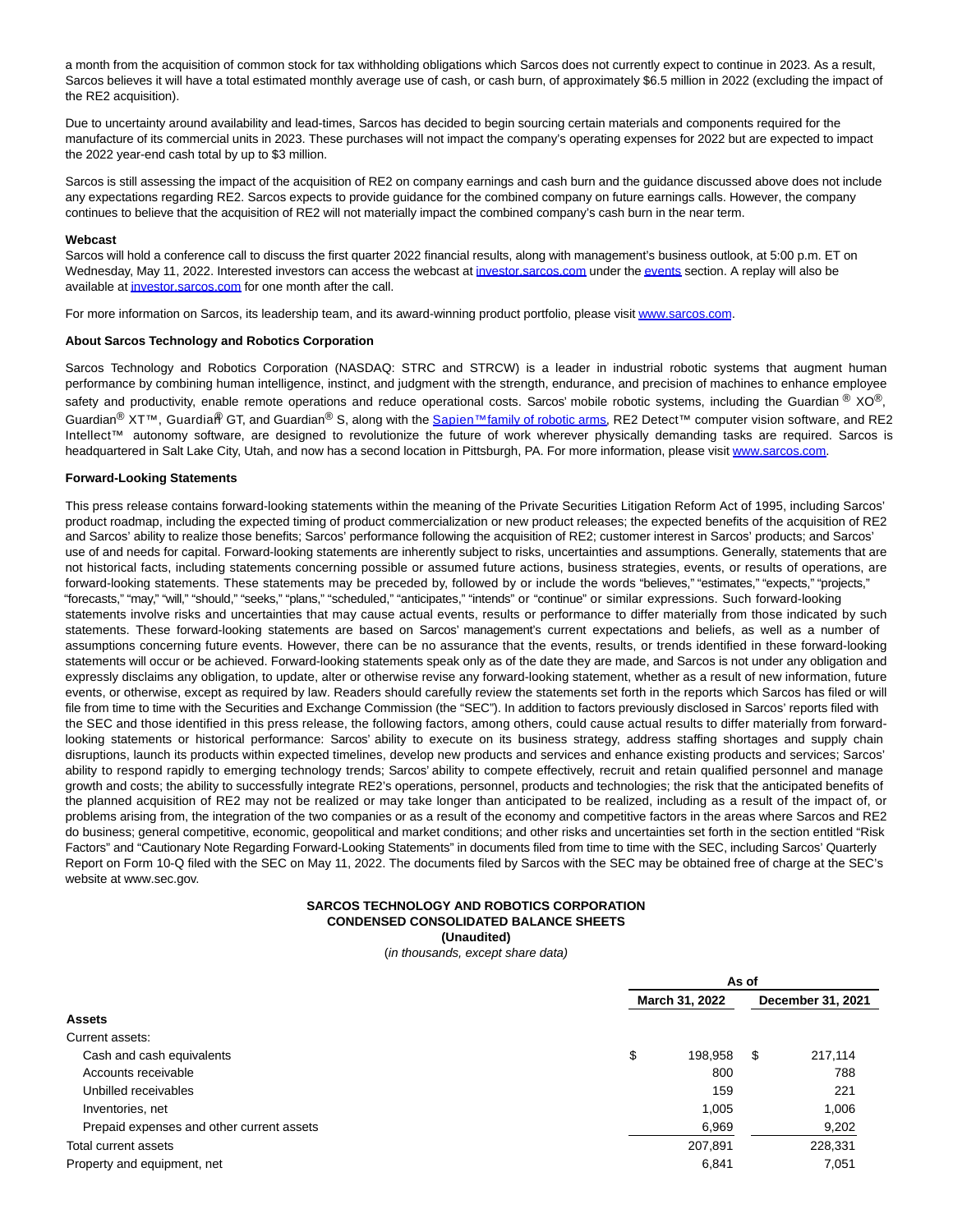| Other non-current assets                                                                                                                                                                  | 460         |    | 441        |
|-------------------------------------------------------------------------------------------------------------------------------------------------------------------------------------------|-------------|----|------------|
| Total assets                                                                                                                                                                              | 215,192     | S. | 235,823    |
| Liabilities and stockholders' equity                                                                                                                                                      |             |    |            |
| Current liabilities:                                                                                                                                                                      |             |    |            |
| Accounts payable                                                                                                                                                                          | \$<br>1,629 | S  | 1,681      |
| Accrued liabilities                                                                                                                                                                       | 3,867       |    | 4,480      |
| Total current liabilities                                                                                                                                                                 | 5,496       |    | 6,161      |
| <b>Warrant liabilities</b>                                                                                                                                                                | 7,283       |    | 13,701     |
| Other non-current liabilities                                                                                                                                                             | 1,988       |    | 1,999      |
| <b>Total liabilities</b>                                                                                                                                                                  | 14,767      |    | 21,861     |
| Commitments and contingencies                                                                                                                                                             |             |    |            |
| Stockholders' equity:                                                                                                                                                                     |             |    |            |
| Common stock, \$0.0001 par value, 990,000,000 shares authorized as of March 31, 2022, and<br>December 31, 2021; 139,026,245 and 137,722,658 shares issued and outstanding as of March 31, |             |    |            |
| 2022, and December 31, 2021, respectively                                                                                                                                                 | 14          |    | 14         |
| Additional paid-in capital                                                                                                                                                                | 365,104     |    | 359,439    |
| Accumulated deficit                                                                                                                                                                       | (164,693)   |    | (145,491 ) |
| Total stockholders' equity                                                                                                                                                                | 200,425     |    | 213,962    |
| Total liabilities and stockholders' equity                                                                                                                                                | 215,192     |    | 235,823    |

See Sarcos 10-Q filing dated May 11, 2022, for accompanying notes to the condensed consolidated financial statements.

# **SARCOS TECHNOLOGY AND ROBOTICS CORPORATION CONDENSED CONSOLIDATED STATEMENTS OF OPERATIONS AND COMPREHENSIVE LOSS (Unaudited)**

(in thousands, except share and per share data)

|                                                              |             | Three Months Ended March 31, |             |  |  |
|--------------------------------------------------------------|-------------|------------------------------|-------------|--|--|
|                                                              | 2022        |                              | 2021        |  |  |
| Revenue, net                                                 | 743<br>S    | \$                           | 1,799       |  |  |
| Operating expenses:                                          |             |                              |             |  |  |
| Cost of revenue                                              | 488         |                              | 1,202       |  |  |
| Research and development                                     | 5,881       |                              | 2,815       |  |  |
| General and administrative                                   | 17,792      |                              | 2,314       |  |  |
| Sales and marketing                                          | 2,211       |                              | 656         |  |  |
| Total operating expenses                                     | 26,372      |                              | 6,987       |  |  |
| Loss from operations                                         | (25, 629)   |                              | (5, 188)    |  |  |
| Interest income (expense), net                               | 11          |                              | (10)        |  |  |
| Gain on warrant liability                                    | 6,414       |                              |             |  |  |
| Other income, net                                            | 2           |                              |             |  |  |
| Loss before provision for income taxes                       | (19,202)    |                              | (5, 198)    |  |  |
| Provision for income taxes                                   |             |                              |             |  |  |
| Net loss                                                     | (19, 202)   | æ                            | (5, 198)    |  |  |
| Net loss per share:                                          |             |                              |             |  |  |
| Basic and diluted                                            | (0.14)      |                              | (0.05)      |  |  |
| Weighted-average shares used in computing net loss per share |             |                              |             |  |  |
| Basic and diluted                                            | 137,908,690 |                              | 104,059,652 |  |  |
|                                                              |             |                              |             |  |  |

See Sarcos 10-Q filing dated May 11, 2022, for accompanying notes to the condensed consolidated financial statements.

## **SARCOS TECHNOLOGY AND ROBOTICS CORPORATION CONDENSED CONSOLIDATED STATEMENT OF CASH FLOWS (Unaudited)**

(in thousands)

|                                                                             | Three Months Ended March 31, |  |          |
|-----------------------------------------------------------------------------|------------------------------|--|----------|
|                                                                             | 2022                         |  | 2021     |
| Cash flows from operating activities:                                       |                              |  |          |
| Net loss                                                                    | \$<br>$(19,202)$ \$          |  | (5, 198) |
| Adjustments to reconcile net loss to net cash used in operating activities: |                              |  |          |
| Stock-based compensation                                                    | 10.850                       |  | 173      |
| Depreciation                                                                | 268                          |  | 111      |
| Change in fair value of warrant liability                                   | (6, 414)                     |  |          |
| Changes in operating assets and liabilities                                 |                              |  |          |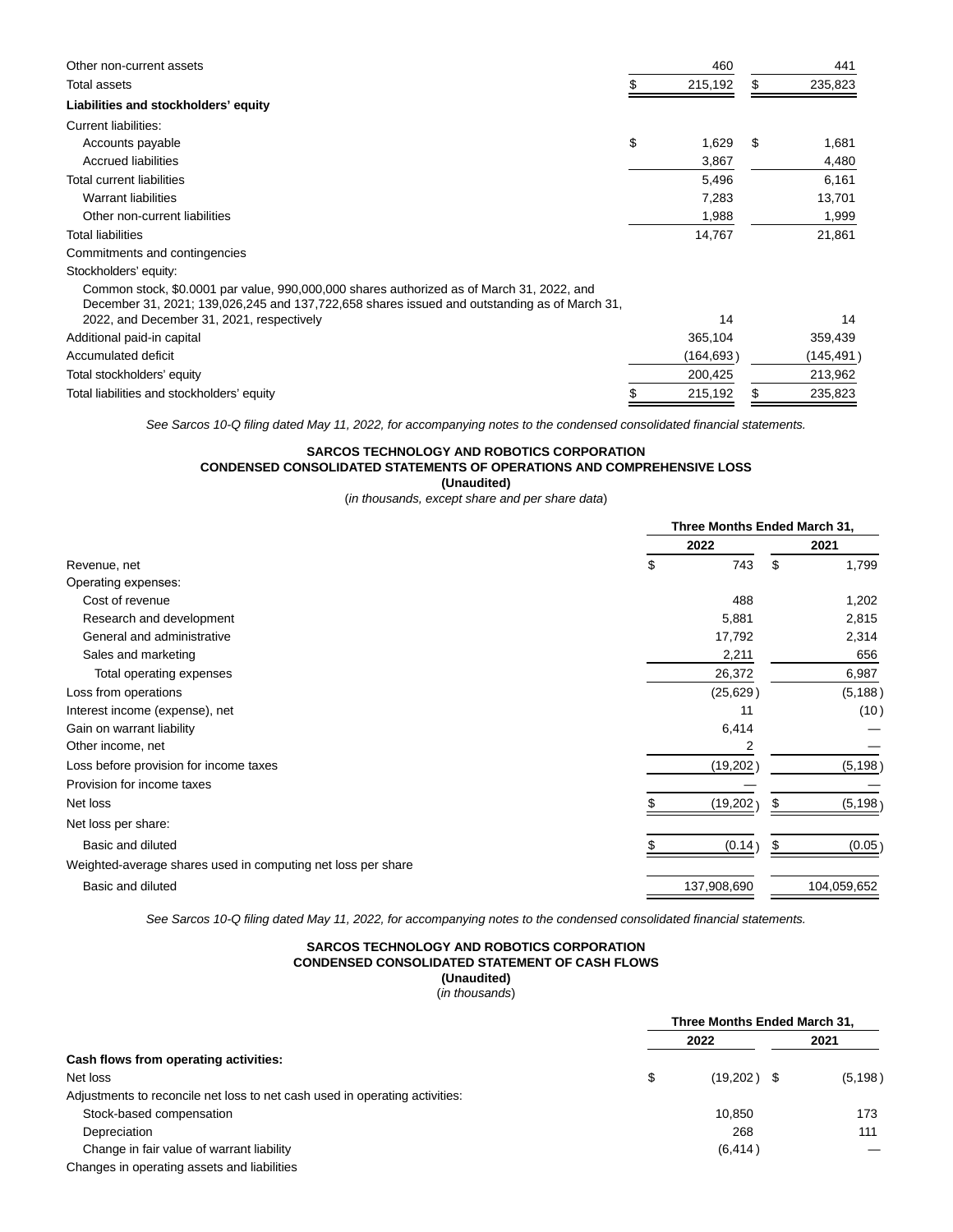| Accounts receivable                                                            |    |           | 985   |          |
|--------------------------------------------------------------------------------|----|-----------|-------|----------|
| Unbilled receivable                                                            |    |           | (423) |          |
| Inventories                                                                    |    |           |       | (311)    |
| Deferred transaction costs                                                     |    |           |       | (1, 427) |
| Prepaid expenses and other current assets                                      |    | 2,233     |       | (1, 105) |
| Other non-current assets                                                       |    | (18)      |       | 2        |
| Accounts payable                                                               |    | 403       |       | 454      |
| <b>Accrued liabilities</b>                                                     |    | (616)     |       | 537      |
| Accrued transaction fees                                                       |    |           |       | 1,133    |
| Deferred rent                                                                  |    | (6)       |       |          |
| Other non-current liabilities                                                  |    | (1)       |       | 1,198    |
| Net cash used in operating activities                                          |    | (12, 452) |       | (3,871)  |
| Cash flows from investing activities:                                          |    |           |       |          |
| Purchases of property and equipment                                            |    | (514)     |       | (962)    |
| Net cash used in investing activities                                          |    | (514)     |       | (962)    |
| Cash flows from financing activities:                                          |    |           |       |          |
| Proceeds from notes payable                                                    |    |           |       | 2,000    |
| Proceeds from exercise of stock options                                        |    | 65        |       | 20       |
| Shares repurchased for payment of tax withholdings                             |    | (5,254)   |       |          |
| Purchase of non-controlling interest                                           |    |           |       |          |
| Payment of obligations under capital leases                                    |    | (1)       |       |          |
| Net cash (used in) provided by financing activities                            |    | (5, 190)  |       | 1,819    |
| Net decrease in cash, cash equivalents                                         |    | (18, 156) |       | (3,014)  |
| Cash, cash equivalents at beginning of period                                  |    | 217,114   |       | 33,664   |
| Cash, cash equivalents at end of period                                        |    | 198,958   |       | 30,650   |
| Supplemental disclosure of non-cash activities:                                |    |           |       |          |
| Purchases of property and equipment included in accounts payable at period-end | \$ |           |       | 45       |
| Leasehold improvements paid by lessor                                          | \$ |           |       | 424      |

See Sarcos 10-Q filing dated May 11, 2022, for accompanying notes to the condensed consolidated financial statements.

## **Non-GAAP Financial Measures**

To supplement our financial statements presented in accordance with GAAP and to provide investors with additional information regarding our financial results, we have presented in this release non-GAAP net loss and non-GAAP net loss per share, each of which are non-GAAP financial measures. Non-GAAP net loss and non-GAAP net loss per share are not based on any standardized methodology prescribed by GAAP and are not necessarily comparable to similarly titled measures presented by other companies.

We define non-GAAP net loss as our GAAP measured net loss excluding the impacts of stock-based compensation expense, gain on forgiveness of notes payable, gain or loss on change in fair value of derivative instruments and warrant liabilities, expenses related to a business combination and other non-recurring non-operating expenses. We define non-GAAP net loss per share as non-GAAP net loss divided by weighted average outstanding shares.

The most directly comparable GAAP measure to non-GAAP net loss is net loss. The most directly comparable GAAP measure to non-GAAP net loss per share is net loss per share. We believe excluding the impact of the previously listed items in calculating non-GAAP net loss and non-GAAP net loss per share can provide a useful measure for period-to-period comparisons of our core operating performance. We monitor, and have presented in this release, non-GAAP net loss and non-GAAP net loss per share because they are each a key measure used by our management and board of directors to understand and evaluate our operating performance and to establish budgets. We believe non-GAAP net loss and non-GAAP net loss per share help identify underlying trends in our business that could otherwise be masked by the effect of the expenses that we include in net loss. Accordingly, we believe non-GAAP net loss and non-GAAP net loss per share provide useful information to investors, analysts and others in understanding and evaluating our operating results, enhancing the overall understanding of our past performance.

Non-GAAP net loss and non-GAAP net loss per share are not prepared in accordance with GAAP and should not be considered in isolation of, or as an alternative to, measures prepared in accordance with GAAP. There are a number of limitations related to the use of non-GAAP net loss and non-GAAP net loss per share rather than net loss and net loss per share, which is for each the most directly comparable financial measure calculated and presented in accordance with GAAP. In addition, the expenses and other items that we exclude in our calculations of non-GAAP net loss and non-GAAP net loss per share may differ from the expenses and other items, if any, that other companies may exclude from non-GAAP net loss and non-GAAP net loss per share when they report their operating results, limiting the usefulness of non-GAAP net loss and non-GAAP net loss per share for comparative purposes.

In addition, other companies may use other measures to evaluate their performance, all of which could reduce the usefulness of non-GAAP net loss and non-GAAP net loss per share as tools for comparison.

The following table reconciles non-GAAP net loss to net loss, the most directly comparable financial measure calculated and presented in accordance with GAAP (in thousands, except share and per share data):

> **Three Months Ended March 31, 2022 2021**